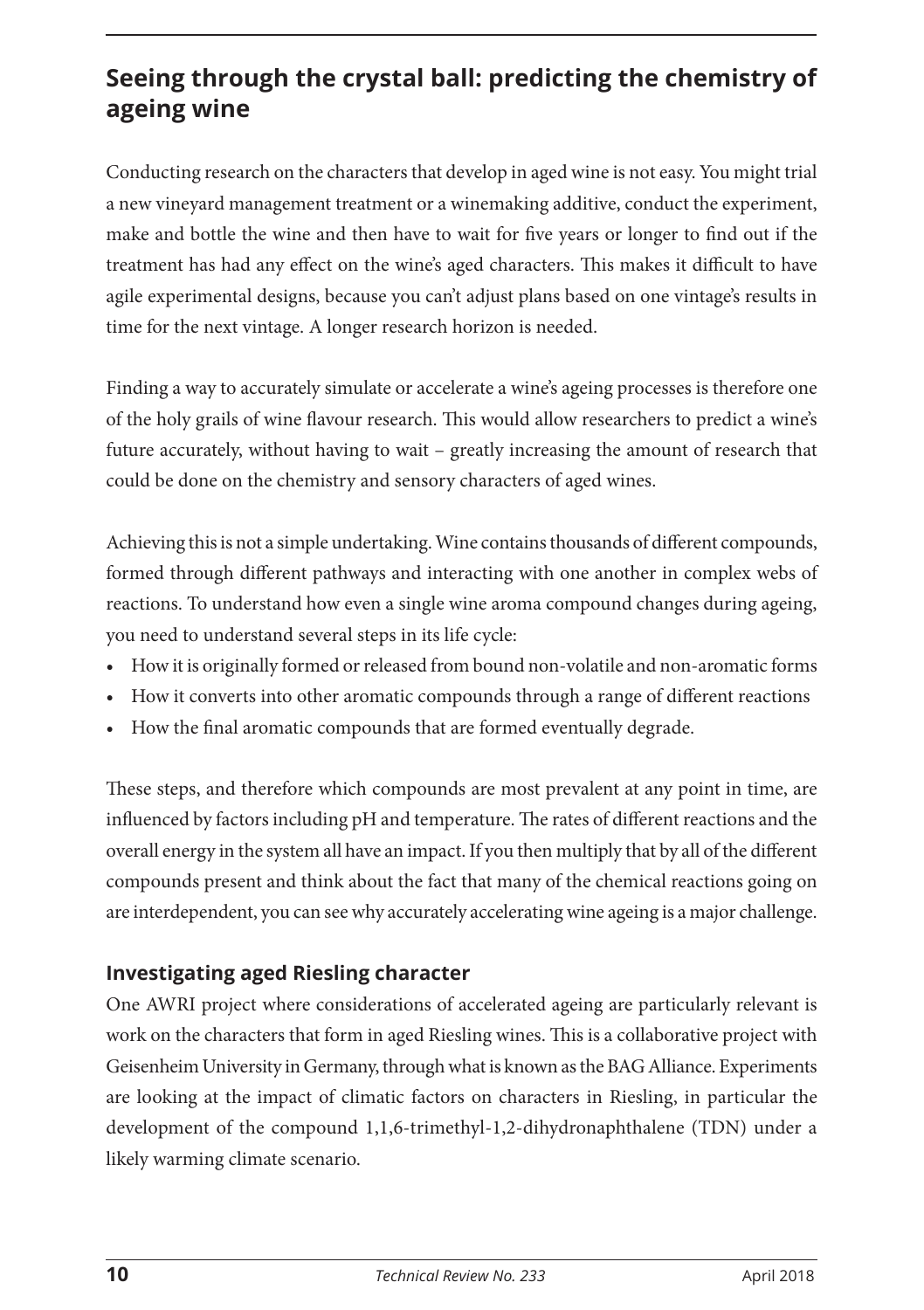TDN is a  $C_{13}$ -norisoprenoid that is almost exclusively found in Riesling, with typical aroma descriptors of 'kerosene' and 'petrol' when present at high concentrations. TDN is thought to be biosynthesised from carotenoids, which act to absorb light energy and provide photoprotection to grapes. Bunch exposure has been shown to significantly enhance carotenoid concentrations in grapes, with the consequence that TDN levels also increase. The project aims to identify key timepoints for sun exposure of Riesling grapes, allowing grapegrowers to employ canopy management systems to optimise flavour development and retain aromas typically observed in cooler climates.

## **Accelerated ageing experiments**

As part of this work, experiments were conducted comparing different temperature regimes as possible ways to accelerate ageing and more quickly understand the impact on aged Riesling character. Three of the flavour compounds monitored were geraniol, α-terpineol and TDN. Geraniol is a flavour compound that is released from Riesling grapes during winemaking and contributes to the 'fresh floral' character in young Riesling wines. The compound α-terpineol is formed from geraniol through conversion reactions that occur at different rates depending on the overall conditions. It again contributes to the 'fresh citrus' and 'floral' characters of young Riesling wines. TDN, as discussed above, is associated with aged Riesling characters.

A young Riesling wine that had been in bottle for one year was stored at either 28°C and 40°C, with bottles being removed and analysed after 1 month or 6 months of storage. The concentrations of flavour compounds in these wines were compared with those in the wine when the experiments were started (Figure 1). The changes observed in the wines that had been stored under elevated temperatures were considered with respect to the compositional



**Figure 1.** Concentration of key aroma compounds from accelerated ageing experiments, and in the starting Riesling wine, with the grey band showing the typical range of values for TDN in aged Australian Riesling wines (5–10 years).